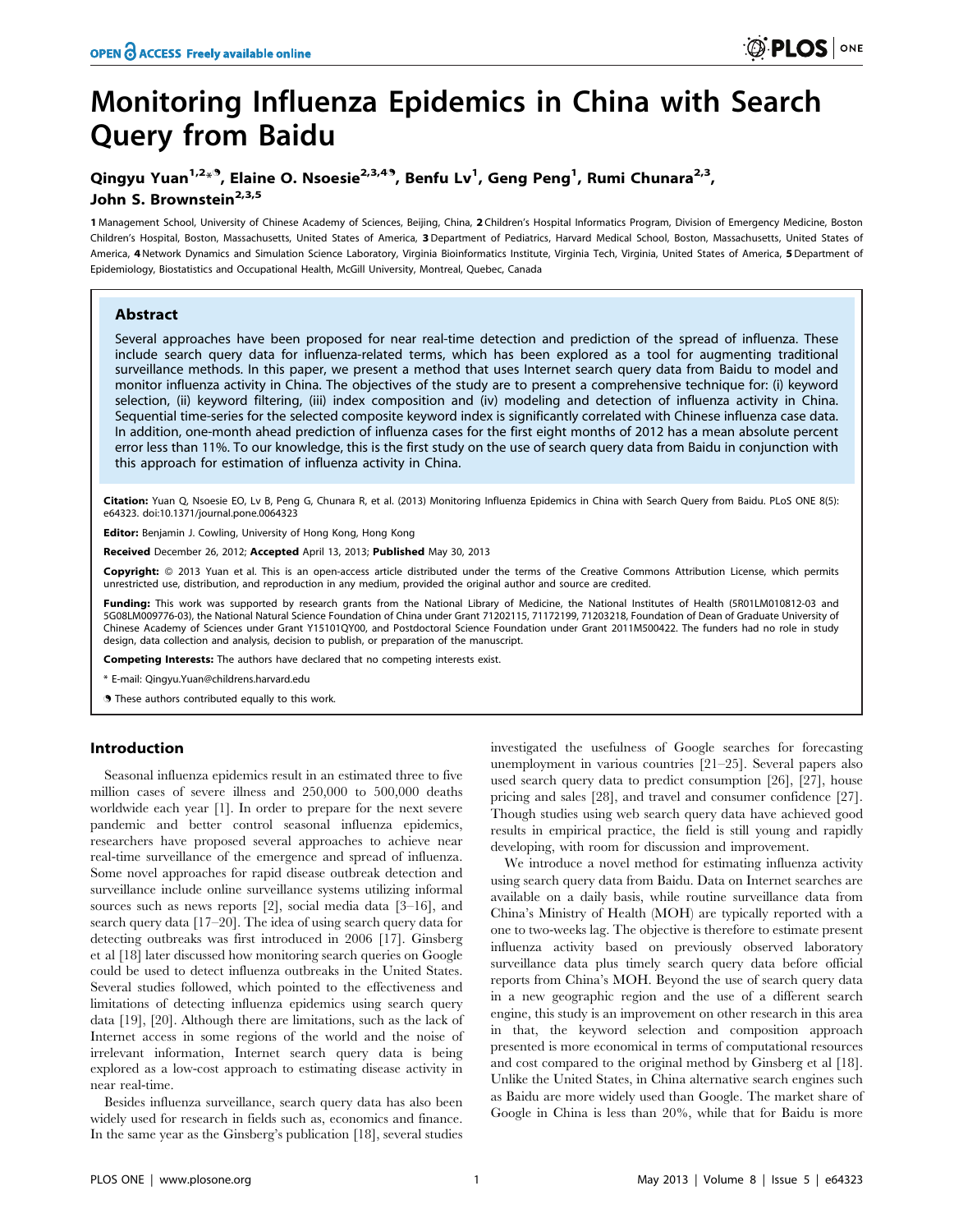| Month   | ICD <sup>*</sup> | Month   | ICD   | Month       | ICD  | Month       | ICD   | Month       | ICD   |
|---------|------------------|---------|-------|-------------|------|-------------|-------|-------------|-------|
| 2009-03 | 8015             | 2009-12 | 29977 | 2010-09     | 5114 | $2011 - 06$ | 3065  | $2012 - 03$ | 21625 |
| 2009-04 | 6794             | 2010-01 | 10415 | 2010-10     | 4121 | $2011 - 07$ | 2654  | $2012 - 04$ | 10707 |
| 2009-05 | 7769             | 2010-02 | 6595  | $2010 - 11$ | 5323 | $2011 - 08$ | 3243  | $2012 - 05$ | 8520  |
| 2009-06 | 7999             | 2010-03 | 8488  | 2010-12     | 6529 | $2011 - 09$ | 4360  | $2012 - 06$ | 6195  |
| 2009-07 | 7791             | 2010-04 | 6357  | $2011 - 01$ | 6072 | $2011 - 10$ | 5525  | $2012 - 07$ | 6738  |
| 2009-08 | 14548            | 2010-05 | 3865  | $2011 - 02$ | 5930 | $2011 - 11$ | 7055  | $2012 - 08$ | 6793  |
| 2009-09 | 43596            | 2010-06 | 2642  | $2011 - 03$ | 7299 | $2011 - 12$ | 11631 |             |       |
| 2009-10 | 25132            | 2010-07 | 2627  | $2011 - 04$ | 5727 | $2012 - 01$ | 10046 |             |       |
| 2009-11 | 43018            | 2010-08 | 3588  | $2011 - 05$ | 4130 | $2012 - 02$ | 17421 |             |       |

Table 1. Influenza case data from China's MOH.

\*ICD is the abbreviation for influenza case data.

doi:10.1371/journal.pone.0064323.t001

than 80% [29]. The wide use of Baidu in China makes it a more representative search query source for this analysis.

Several methods have been proposed for detecting and predicting trends of influenza epidemics in China [30–32]. However, most of these techniques solely use influenza-like-illness (ILI) or influenza case data. In this study, we use a combination of influenza case counts and real-time search query for modeling and detection of current influenza activity. Improving methods for surveillance, modeling, detection and prediction of influenza epidemics in China is extremely important. Two of the three pandemics of the 20<sup>th</sup> century are thought to have started in China [38], [39]. In addition, the severe acute respiratory syndrome (SARS) of 2002 had its origins in the Guangdong Province of China. Therefore, refining approaches for rapid detection of outbreaks of influenza and other respiratory illnesses in China should benefit global public health.

#### Approach

Given data on influenza activity from an official source, the approach in this paper can be summarized as follows: (i) search for keywords or terms which might be related to influenza; (ii) process keywords by eliminating those unrelated to influenza epidemics, those with an interrupted time-series representing search query volume and those not correlated to the influenza epidemic curve; (iii) define weights and composite search index, and (iv) fit regression model using selected keyword index to influenza case data. Whereby, the fitted model uses both the influenza case data and the search index.

#### **Methods**

#### Data Sources

**Official case counts.** The counts shown in Table 1 reflect monthly aggregated influenza case counts from March 2009 to August 2012 for China. The data is publicly available on China's Ministry of Health (MOH) site (http://www.moh.gov.cn/) and typically released  $1-2$  week after the end of each month. A network of physicians report laboratory confirmed cases to the MOH on a daily basis. However the data is only released to the public at a monthly resolution. The data is solely laboratory confirmed influenza cases and does not include ILI cases. Furthermore, during the 2009 H1N1 pandemic, infections resulting from the new influenza strain were reported separately from cases resulting from circulating seasonal influenza strains in China [40]. The data in this study is solely for seasonal influenza.

No ethics committee approval is required to obtain the data since it is publicly available. In addition, only count data is presented, no personal information is revealed, thereby maintaining confidentiality.

Search query data from baidu. Baidu's database (http:// index.baidu.com/) contains logs of online search query volume submitted from June 2006. However, since the influenza case count data is available from March 2009, we use Baidu's data from March 2009 to August 2012. Unlike the case data from the Ministry of Health, Baidu's search query data is available on a daily basis. The data is therefore converted to monthly counts for analysis. User confidentiality is also maintained, since only the combined term frequency data is available. In addition, Baidu releases search query volume for the entire country.

#### Keyword Selection and Filtering

Different keywords have different search frequency and can therefore produce diverse modeling outcomes. So keywords are carefully selected to reflect terms most likely associated with influenza epidemics. Note, observations from previous studies such as Ginsberg et al [18], have indicated that more keywords do not necessarily assure better model fit. The marginal contribution of adding terms to a "saturated" model is limited, but costly. Ginsberg et al [18] only selected 45 significant keywords from 50 million. The method of exhaustion employed by Ginsberg et al [18] is computationally expensive and not easily reproducible by researchers with limited resources [27]. In some cases, researchers have solely relied on keywords recommended by Google [23], [24], [26]. Keywords recommended by search engines tend to be comprehensive, but not always relevant to the subject. Therefore, further analysis is required to extract keywords, which are most pertinent to the study.

Keywords used in this study are obtained from the following Chinese website: http://tool.chinaz.com/baidu/words.aspx (hereafter referred to as keyword tool). Keywords suggested by the keyword tool include recommendations from Baidu, and others mined using semantic correlation analysis from portal websites, blogs, and online reports. "Flu" ("流感" in Chinese) is the core keyword in this study. Upon entering "流感" into the keyword tool, we obtain 94 related keywords (Table 2). Although recommended by the keyword tool, some of the 94 keywords are not related to influenza epidemics in China. We therefore filter the keywords as follows: (i) the selected keywords should represent factors that might influence the influenza epidemic. (ii) The search query data for each keyword should be represented as a sequential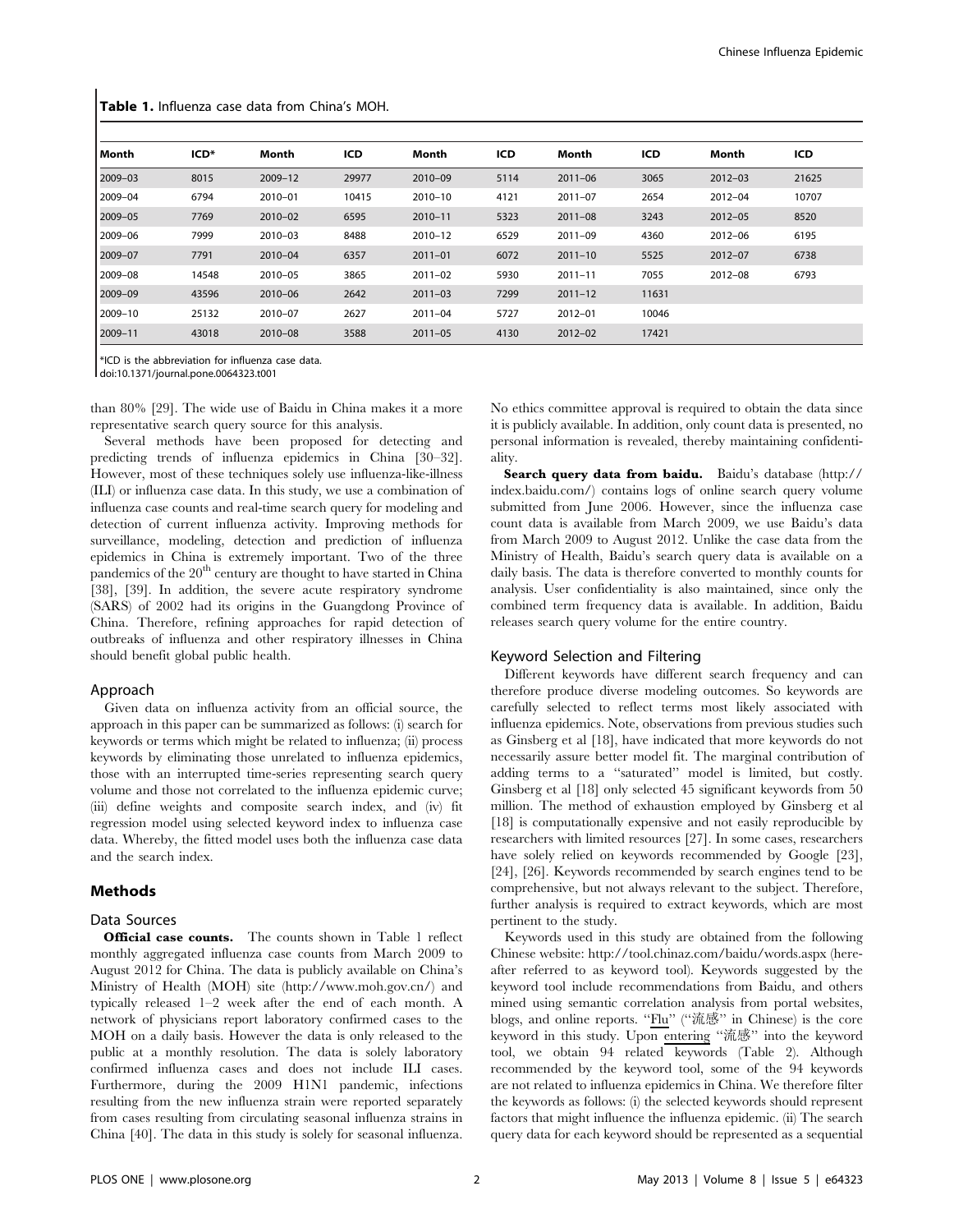Table 2. Complete keyword list.

|                                                        |                                                          |                                                 | (Benshan Happy<br>camp swine flu)                        | drugs)                                    | 甲型流感疫苗(type a influenza 甲流感预防知识(the knowledge<br>vaccine) | of type a influenza)                                         |
|--------------------------------------------------------|----------------------------------------------------------|-------------------------------------------------|----------------------------------------------------------|-------------------------------------------|-----------------------------------------------------------|--------------------------------------------------------------|
| 流感疫苗(influenza<br>vaccine)                             | 预防流感知识(knowledge<br>of influenza prevention)             | up influenza(song)}<br>上流感                      | (seasonal influenza<br>季节性流感疫苗<br>vaccine)               | qq流感大盗下载(qq flu<br>game download)         | 甲型流感症状(type a flu<br>symptom)                             | symptoms of type a h1n1 flu)<br>甲型h1n1流感的症状(the              |
| 甲型h1n1流感(type a<br>h1n1 flu)                           | 关颖 上流感(Guan Ying up<br>influenza(song)}                  | 甲型流感(type a flu)                                | concept stock)<br>流感概念股(flu                              | 流感疫苗价格(the price<br>of influenza vaccine) | 如何预防猪流感(how to<br>prevent swine flu)                      | 甲型h1n1流感防治(type h1n1<br>influenza prevention and<br>control) |
| 山东流感(Shandong<br>flu)                                  | G<br>a型流感病毒(type<br>influenza virus)                     | 西班牙流感(Spanish flu)                              | (Hongkong flu)<br>香港流感                                   | 如何预防流感(how to<br>prevent flu)             | h1n1流感的症状(h1n1 flu<br>symptom)                            | 甲型h1n1流感治疗(type a<br>hini flu therapy)                       |
| (prevention measures<br>流感的预防措施<br>of influenza)       | prevention of h1n1 flu)<br>甲型h1n1流感防控(the                | h1n1 influenza)<br>甲流感(                         | 羊流感(goat flu)                                            | 季节性流感(seasonal flu)                       | h3n2流感病毒(h3n2<br>flu virus)                               | 甲型h1n1流感资料(type a h1n1<br>flu information)                   |
| (prevention of flu)<br>流感的预防                           | (prevention of h1n1 flu)<br>甲型h1n1流感预防                   | 流感预防措施(the prevention<br>measures of influenza) | 预防猪流感(prevent<br>swine flu)                              | 北京流感(Beijing<br>influenza)                | knowledge of type a h1n1<br>甲型h1n1流感知识(the<br>influenza)  | 甲型流感的预防(prevention of<br>type a flu)                         |
| 流感症状(influenza<br>symptom)                             | 甲型h1n1流感症状(influenza<br>symptom of h1n1)                 | love flu)<br>情流感(                               | (prevention of type<br>预防甲型h1n1流感<br>a h1n1 flu)         | 甲流感预防(prevention<br>of type a influenza)  | (composition of type<br>甲型h1n1流感作文<br>a h1n1 flu)         | knowledge of type a influenza)<br>甲型流感预防知识(prevention        |
| 流感病毒(influenza<br>virus)                               | 流感疫情(Flu epidemic)                                       | 预防流感(prevent the flu)                           | h1n1流感症状(h1n1<br>influenza symptom)                      | (transmission way<br>流感传播途径<br>of flu)    | 甲型h3流感(type a h3 flu)                                     | 流感疫苗不良反应(Influenza<br>vaccine adverse reaction)              |
| (qq influenza game)<br>qq流感大盗                          | 甲型h1n1流感疫苗(influenza<br>vaccine of h1n1)                 | transmission way of flu)<br>流感的传播途径(the         | symptom of h1n1 flu)<br>甲流感的症状(the                       | 流感大流行(influenza<br>pandemic)              | 甲型流感 症状(type a flu<br>symptoms)                           | 流感疫苗接种(influenza<br>vaccinations)                            |
| influenza symptom)<br>流感的症状(the                        | 甲型h1n1流感(type a h1n1<br>flu)                             | 流感疫苗副作用(Influenza<br>vaccine side effects)      | 甲流感症状(symptom<br>of h1n1 flu)                            | 流感预防(prevent<br>influenza)                | 预防甲型流感(prevention<br>of type a flu)                       | 流感最新疫情(Latest outbreak<br>of influenza)                      |
| 流感防治知识(the<br>knowledge of<br>prevention)<br>influenza | 流感疫苗接种时间(Influenza<br>vaccination time)                  | h1n1流感手抄报(h1n1 flu<br>Shouchao Bao)             | of type a h1n1 flu)<br>(epidemic situation<br>甲型h1n1流感疫情 | 流感治疗(flu treatment)                       | (prevention and control<br>防控甲型h1n1流感<br>type a h1n1 flu) | 人感染猪流感症状(Human<br>infection with swine flu<br>symptoms)      |
| 情流感菌(love<br>flu virus)                                | 北京 流感(Beijing flu)                                       | influenza(song) Guan<br>关颖(up<br>上流感<br>Ying)   | 甲型h3n2流感病毒(type<br>a h3n2 flu virus)                     | 新型流感(new<br>influenza)                    | 狗流感(dog influenza)                                        | 如何预防甲型流感(How to<br>prevent influenza a)                      |
| 山东猪流感(Shandong<br>swine flu)                           | prevention type a flu)<br>预防甲型流感手抄报<br>(Shouchao Bao of  | 病毒(Para-influenza)<br>副流感                       | symptom of h1n1 flu)<br>甲型流感的症状(the                      | a型流感(type a<br>influenza)                 | 甲型h1n1流感病毒(type<br>a h1n1 flu virus)                      | vaccine is necessary to play)<br>流感疫苗有必要打吗(The flu           |
| influenza prevention)<br>h1n1流感预防(h1n1                 | h1n1流感预防知识(h1n1<br>knowledge of influenza<br>prevention) | 感(h1n1 flu)<br>H1n1流                            |                                                          |                                           |                                                           |                                                              |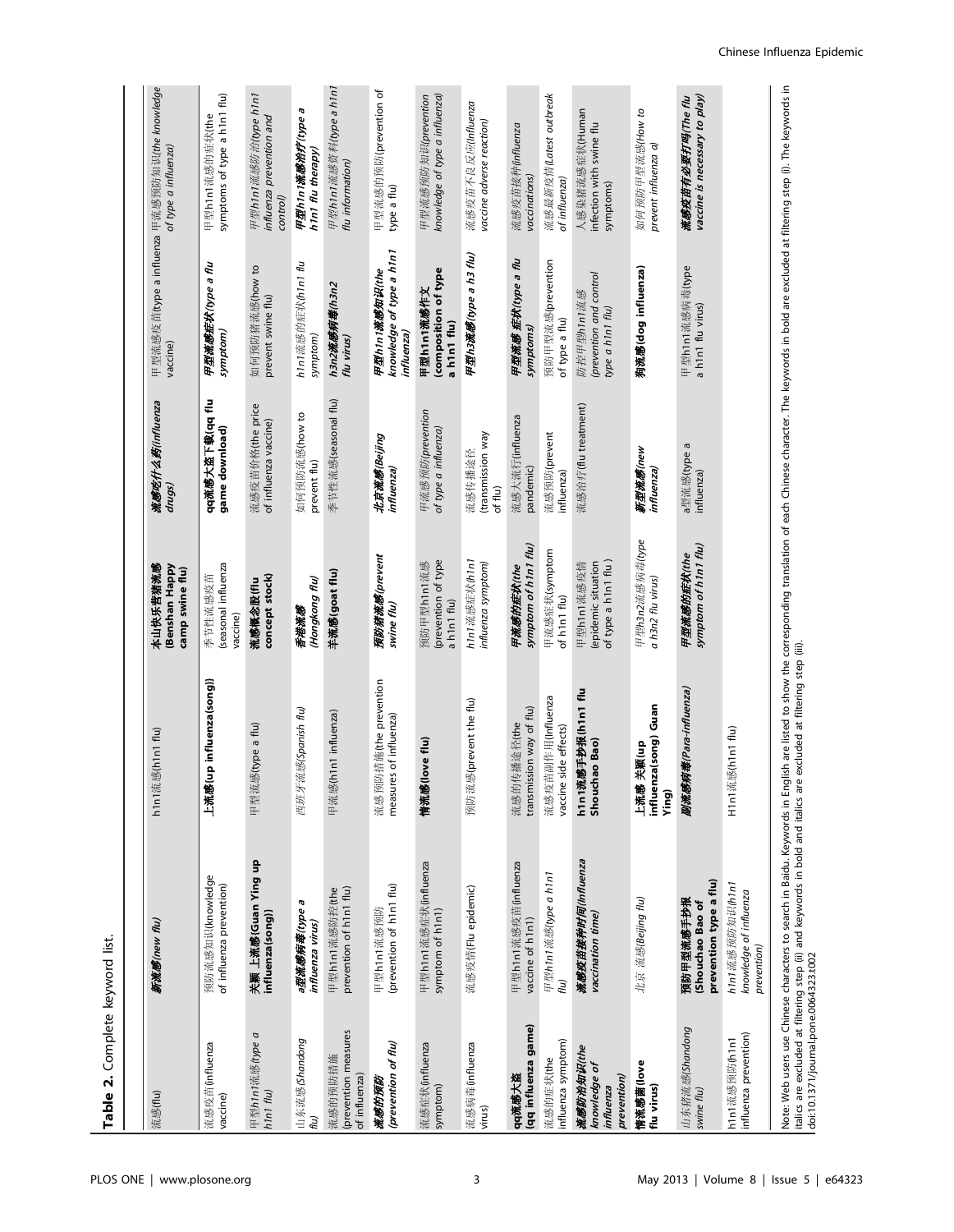

Figure 1. Influenza case data and composite search index. doi:10.1371/journal.pone.0064323.g001

time series with a daily, weekly or monthly resolution. (iii) Lastly, the time series of selected keywords should have a maximum crosscorrelation coefficient of at least 0.4 with the influenza case data.

Keywords that remain after the filtering analysis are considered for inclusion in the composite search index. The goal of search index composition is to build the most correlative and stable indicator for the influenza case data based on the available information. The search index is composed in two steps. First, we define synthetic weights for each of the keywords. Next, we combine the weighted time series for the keywords.

### Search Index Composition

We consider two approaches for defining synthetic weights: the method of systematic assessment and the strength of the correlation coefficient. The method of systematic assessment [34], [35] involves rating the selected indicator according to the principle of prior evaluation and defining the ratings as weights. The method is comprehensive but highly subjective. Alternatively, the correlation coefficient between the influenza epidemic curve and the keyword frequency curve can be used to represent the

weight [18], [33]. This approach is usually combined with Analytic Hierarchy Process (AHP) [36] for better performance. However, solely using the correlation coefficient without adjustments appears to be sufficient for this study.

The search index is defined as:  $index_j = \sum_{i=1}^{j} \omega_i x_i^j$ , where  $\omega_i$ is the weight of the  $i^{th}$  keyword and  $x_i^l$  represents the sequence after alignment. Although the definition of the composite index allows for alignment, it is not required for combining the time series in this study since maximum correlations are observed at lag 0. The final set of keywords is selected using the following model:

$$
y = \alpha_0 + \alpha_1 \text{index}_i + \varepsilon \tag{1}
$$

In (1), index<sub>i</sub> represents the search index for j keywords, y denotes influenza case counts,  $\alpha_0, \alpha_1, \varepsilon$  denote the intercept, coefficient and error term respectively.

Using a stepwise approach generally used in the selection of variables in a multiple regression framework, keywords are

| Chinese     | 流感预防                | 流感的症状                   | 甲型流感疫苗                     | 流感症状               |
|-------------|---------------------|-------------------------|----------------------------|--------------------|
| English     | (prevent influenza) | (the influenza symptom) | (type a influenza vaccine) | (flu symptom)      |
| Correlation | 0.93                | 0.92                    | 0.90                       | 0.87               |
| Chinese     | 流感疫情                | 流感病毒                    | 流感大流行                      | a型流感               |
| English     | (Flu epidemic)      | (influenza virus)       | (influenza pandemic)       | (type a influenza) |
| Correlation | 0.85                | 0.63                    | 0.57                       | 0.40               |

Table 3. Keywords in composite index.

doi:10.1371/journal.pone.0064323.t003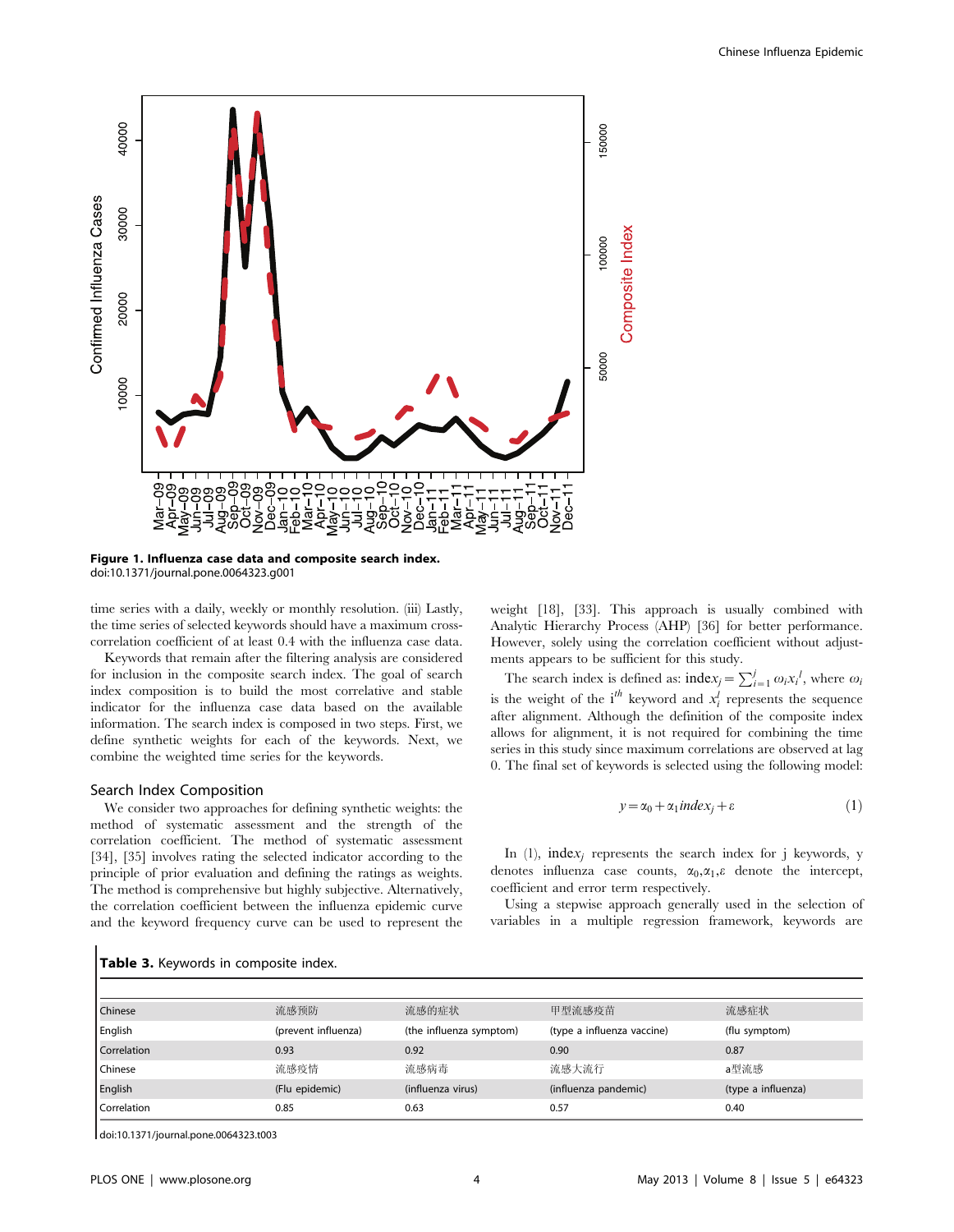| <b>Table 4.</b> Statistical results for model [2]. |             |          |                        |          |                  |                    |  |  |
|----------------------------------------------------|-------------|----------|------------------------|----------|------------------|--------------------|--|--|
| Variable                                           | Coefficient |          | Std. Error t-Statistic | Prob.    | <b>R-squared</b> | Durbin-Watson stat |  |  |
| index[t]                                           | 0.253       | 0.015    | 17.455                 | < 0.001  | 0.950            | 1.887              |  |  |
| $index[t-1]$                                       | $-0.138$    | 0.044    | $-3.159$               | 0.0036   |                  |                    |  |  |
| $ICD[t-1]$                                         | 0.555       | 0.157    | 3.534                  | 0.0013   |                  |                    |  |  |
| residual                                           | <b>ADF</b>  |          | MacKinnon threshold    |          | Prob*            | result             |  |  |
|                                                    | t-Stat      | 1%       | 5%                     | 10%      |                  |                    |  |  |
|                                                    | $-5.685$    | $-3.654$ | $-2.957$               | $-2.617$ | < 0.001          | stationary         |  |  |

Note: ADF is the abbreviation for augmented Dickey-Fuller Test. ICD represents influenza case data. doi:10.1371/journal.pone.0064323.t004

selected based on their contribution to the model's goodness of fit. Partial F test is used to evaluate the goodness of fit after adding data for each keyword to the index. A significant F-statistics implies that the keyword should be added to the composite index, and vice versa. The search index is defined based on the model with the best goodness of fit statistics.

The initial model is based on the keyword with the highest correlation with the influenza case data. In this case, "流感预防" (prevent influenza) has the highest correlation at 0.93 at lag 0. Keywords are then added sequentially based on the correlation coefficient and the partial F test is examined for improved fit. The process is repeated until the goodness of fit can no longer be improved.

#### Model

As stated, the objective of this paper is to present a method for faster detection of influenza activity in China using search query data. China's MOH typically releases monthly influenza case data  $1-2$  weeks into the next month. We therefore aim to provide estimates of case data before the MOH data is publicly available.

The most significant correlations between the composite index and the case data are observed at lag 0 (P = 0.959) and lag 1  $(P = 0.658)$ . Correlations at lags 2 and 3 are 0.491 and 0.227 respectively. We therefore fit the following model:

$$
ICD[t] = \beta_0 * ICD[t-1] + \beta_1 * index[t]
$$
  
+ 
$$
\beta_2 * index[t-1] + \varepsilon
$$
 (2)



Figure 2. Plot of influenza cases, fitted values and *prediction* based on model [2]. doi:10.1371/journal.pone.0064323.q002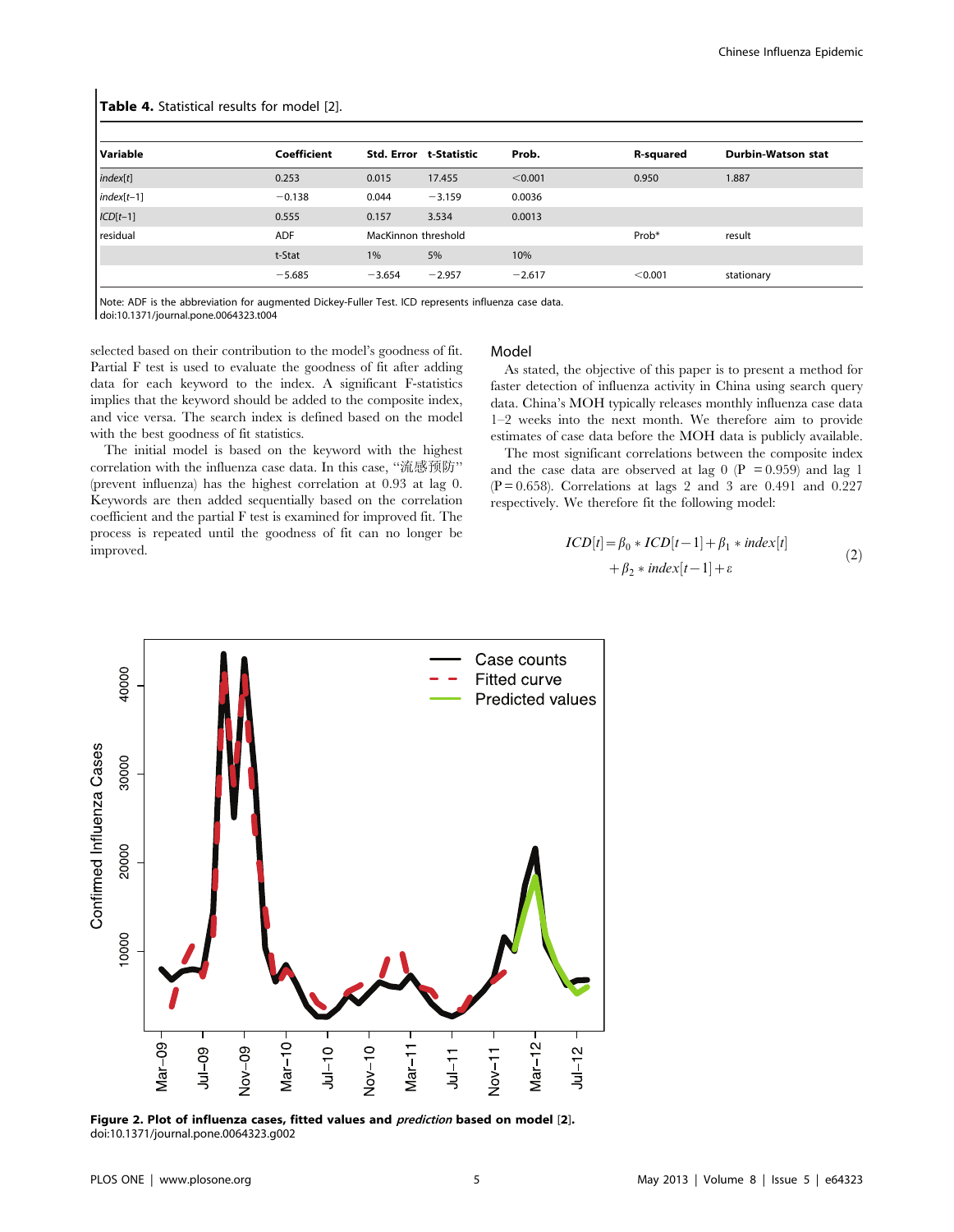| Month       | <b>Actual value</b> | <b>Predicted value</b> | <b>Absolute error</b> | Percent absolute error |
|-------------|---------------------|------------------------|-----------------------|------------------------|
| $01 - 2012$ | 10046               | 10230                  | 184                   | 1.8%                   |
| $02 - 2012$ | 17421               | 14578                  | 2843                  | 16.3%                  |
| 03-2012     | 21625               | 18429                  | 3196                  | 14.8%                  |
| $04 - 2012$ | 10707               | 11785                  | 1078                  | 10.1%                  |
| 05-2012     | 8520                | 8618                   | 98                    | 1.2%                   |
| 06-2012     | 6195                | 6621                   | 426                   | 6.9%                   |
| 07-2012     | 6738                | 5240                   | 1498                  | 22.2%                  |
| 08-2012     | 6793                | 5983                   | 810                   | 11.9%                  |

Table 5. Predicted values and error.

doi:10.1371/journal.pone.0064323.t005

ICD represents influenza case data,  $\beta_0$ ,  $\beta_1$ ,  $\beta_2$  are the coefficients, index is the composite search index and  $\epsilon$  is the error term. The model estimates ICD at time t based on ICD at time t-1 and the composite search index at time t and t-1. For example, case counts for February 2012 are estimated at the end of February based on the composite search index for February and January, and the case count for January. We also examine the residuals to evaluate the adequacy of the model.

The influenza case data is divided into a fitting and validation set. Data from March 2009 to December 2011 is used for model fitting, while data from January 2012 to August 2012 is used for validation. We also consider models with second and third order lags. Models are evaluated based on R-squared, AIC and significance of the coefficients. Studies have suggested that solely using an extrapolation of the influenza activity curve for predictions usually results in a higher error rate [32], [33]. The analysis is performed using the Eviews software.

#### **Results**

Based on the filtering analysis, 14 out of the 94 keywords are not related to influenza epidemics, 20 keywords do not have sequential time series due to low search volume and only 40 keywords are significantly correlated to the case data (see Table 2). With the stepwise approach, only 8 of the 40 keywords are used in the composite search index (see Table 3). The estimated crosscorrelation coefficient between the search index and influenza case data is 0.96 at lag 0 (Figure 1). Influenza epidemics are observed in the spring and winter as expected. Note that the search index clearly captures the peaks and troughs of the influenza time series curve, thereby making it a good indicator for influenza activity in China.

The coefficients  $\beta_0 \beta_1 \beta_2$  for model (2) are 0.56 (P = 0.001), 0.25  $(P<0.001)$  and  $-0.14$   $(P=0.004)$  respectively. Note the model's Rsquared is 0.95 and the AIC is 18.50. In addition, the Durbin-Watson test statistic is 1.89 suggesting that autocorrelation is not an issue (see Table 4). The null hypothesis of the Durbin-Watson test is that the autocorrelation parameter is zero.

The model is validated by predicting influenza cases one month at a time, from January 2012 to August 2012. The results are listed in Figure 2 and Table 5. The mean absolute percent error of prediction for the consecutive eight months is 10.6% (see Table 5). We also consider models with second order lags and third order lags but neither of their statistical results are better than that of model [2] (see Tables S1 and S2).

#### **Discussion**

We develop a comprehensive method for pre-processing Internet search data for modeling and detecting influenza epidemics in China. The combined keyword index is significantly correlated to the case data and mean absolute percent error of predicting 2012 monthly influenza cases is less than 11% based on one-step predictions for eight months. Although the monthly search query data and influenza case data are almost synchronous, the search query data can still be used in detecting influenza cases because of the time delay of official reports.

This study contributes to the pool of novel sources of data, such as web-based data, used as early indicators for disease outbreaks. To our knowledge, this is the first study utilizing Baidu search query data in conjunction with this approach for estimating influenza activity in China. Baidu has a significantly higher market share than Google in China, thereby making it a better search query source for this study. The proposed approach is not meant to replace actual estimates of influenza cases, rather it is an indicator of influenza activity, which is freely available in near real-time. This is especially relevant for a country such as China, which has been coined the "epicenter of influenza" [39] by some.

However, there are several limitations to using search query data. Although the selected keywords perform well at capturing the temporal trend of the epidemic curve, there is no guarantee that this would be consistent in future dates. Individual behavior is constantly changing and different factors influence keywords queried by individuals. Another limitation is the unavailability of Internet access in rural regions. The China Internet Network Information Center (CNNIC) currently estimates Internet penetration in China at 39.9%. Surveillance using web-query data depends on adequate Internet access. In addition, not all searches on influenza-related terms are necessarily linked to influenza morbidity. Search queries can be a result of panic during a novel respiratory outbreak, coverage of influenza-related deaths in the media, fear or curiosity. Using several years of data in modeling should hopefully mitigate occurrences of panic induced searches since the weight of various keywords is likely to deviate from one influenza season to another. Furthermore, correlation does not imply causation, which suggests that predictions made using such novel data sources should be carefully evaluated.

Limitations also exist in the data used in this study. Influenzalike-illness data might be a better indicator of influenza activity since influenza cases are not always confirmed and case data might underestimate the true burden of the disease. However, China's Ministry of Health only releases influenza case data for the entire country. In addition, there are likely to be major differences in